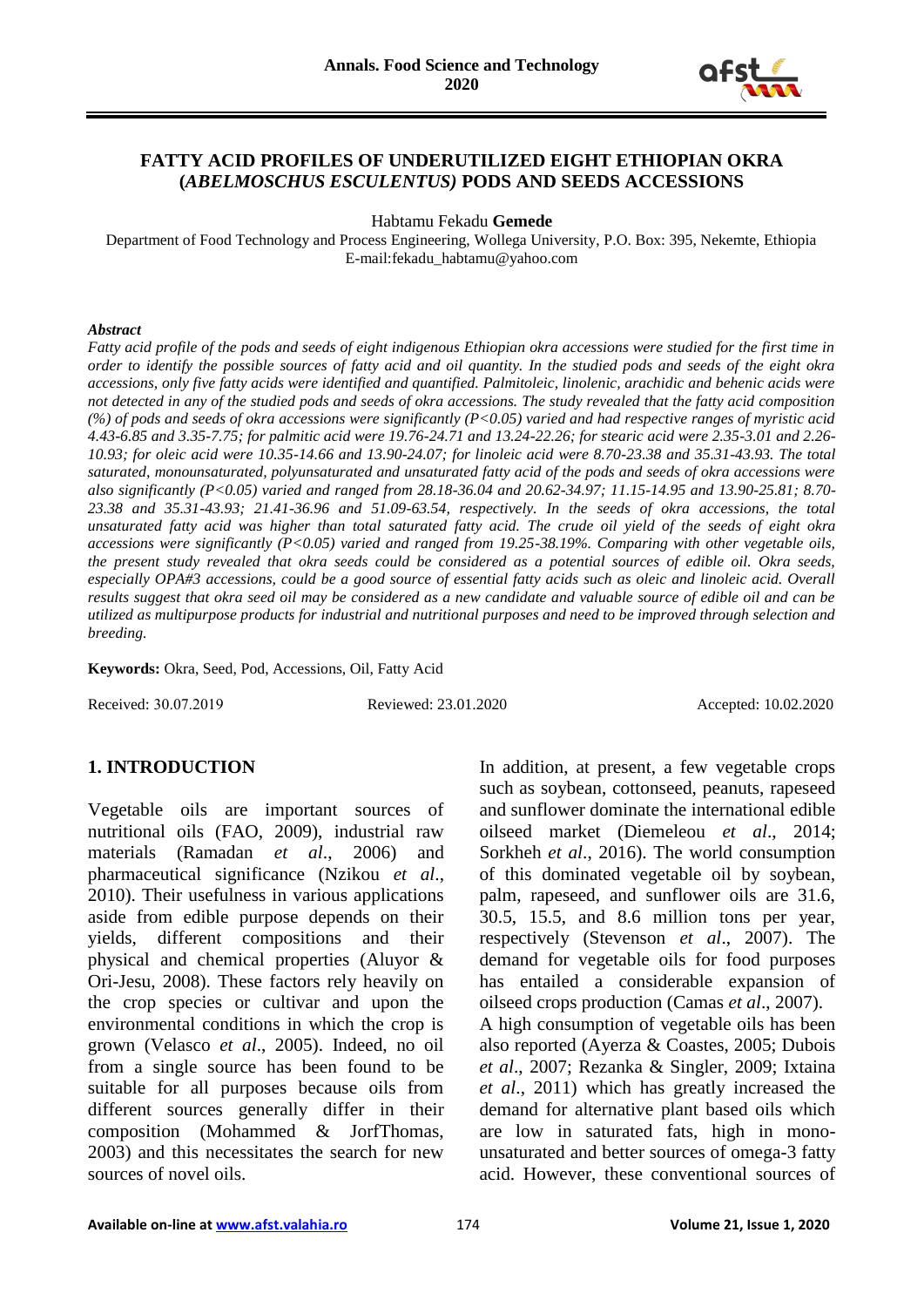

vegetable oil no longer meet the ever increasing demands of domestic and industrial sectors (Idouraine *et al*., 1996, Sorkheh *et al*., 2016). Therefore, to meet the demand, there is a need not only to increase the production of the major oilseed crops but also to diversify the sources by exploring and increasing the production of minor and neglected crops such as okra vegetable oils is of much concern.

Okra is native vegetable crop in Ethiopia (Kumar *et al*., 2013) and commonly grown for domestic consumption in the tropical and subtropical countries of the world (Ogungbenle & Omosola, 2015). Okra seeds contain about 20 to 40% oil (Benchasri, 2012; MEF, 2013). Okra has a potential for cultivation as an oilseed crop because its mature pods contain high quantity of seeds containing considerable amount of oil which could be characterized and utilized for commercial purposes (Anwar *et al*., 2011). Okra seed oil yield is comparable to most oil seed crops except palm and soybean oil (Kumar *et al*., 2010). Moreover, okra seed oil has potential hypocholesterolemic effect. The potential for wide cultivation of okra for edible oil as well as for cake is very high (Kumar *et al*., 2010). Okra seed is rich in unsaturated fatty acids (Oyelade *et al*., 2003); mainly consists of linoleic acid (up to 47.4%), a polyunsaturated fatty acid essential for human nutrition (Andras *et al.*, 2005). Fatty acids, especially unsaturated fatty acids are important as nutritional substances and metabolites in living organisms (Sánchez-Salcedo *et al*., 2016).

The fatty acid composition of oils from vegetable sources varies depending on plant origin, genetic factors, ripening grade of fruits and specific climatic conditions (Velasco *et al*., 2005), and plant response to diverse environmental stresses, including pathogen attack (Feussner & Wasternack, 2002). Although a number of studies have been reported on the characteristics of the oil and other components of okra vegetables (Camciuc *et al*., 1998; Pham *et al*., 2003; Ndangui *et al*., 2010; Jarret *et al*., 2011; Ogungbenle & Omosola, 2015). However, there is no

published report currently available in the literature on fatty acid profile of Ethiopian okra vegetables. On this basis, the aim of this study was to evaluate fatty acid profile and oil composition of underutilized Ethiopian pods and seeds of okra accessions in order to identify its quantity and quality for consumption and industrial use.

# **2. MATERIALS AND METHODS**

# **Sample collection and preparation**

The pods (immature fruit) and seeds (fully mature fruit) of eight okra accessions (OPA#1, OPA#2, OPA#3, OPA#4, OPA#5, OPA#6, OPA#7 and OPA#8) grown under the same conditions were harvested randomly from Assosa Agricultural Research Center farm, Benishangul Gumuz Regional State, Ethiopia in the 2014 harvesting seasons. The pods and seeds of each okra accessions were coded, packed in polyethylene bags, kept in an ice box (to prevent moisture loss), and transported to Food Technology and Process Engineering Research laboratory of Wollega University, Ethiopia. Once the samples arrived the laboratory, each of the pod accessions were washed by distilled water and sliced to uniform thickness of 5 mm using a stainless steel knife. The moisture content of the pods were determined immediately after slicing to uniform thickness. The seeds were manually removed from the pods, sorted and sun dried. The sliced okra pods were sun dried and then followed by oven drying at 45  $^{\circ}$ C. The dried pods and seeds were milled separately into fine powder using an electric grinder until could to pass through 0.425 mm sieve size. Finally, the powder was packed into airtight polyethylene plastic bags and were stored in a desiccator until required for further analysis. All chemicals used were of analytical grades.

# **Determination of fatty acid profile**

Fatty acids were extracted according to Blye & Dyer extraction method (Manirakiza *et al*., 2001). An Eppendorf tube (2 ml) containing 25 mg of sample was added to 330 µl of 4M HCl to disrupt the cell biomass and was incubated at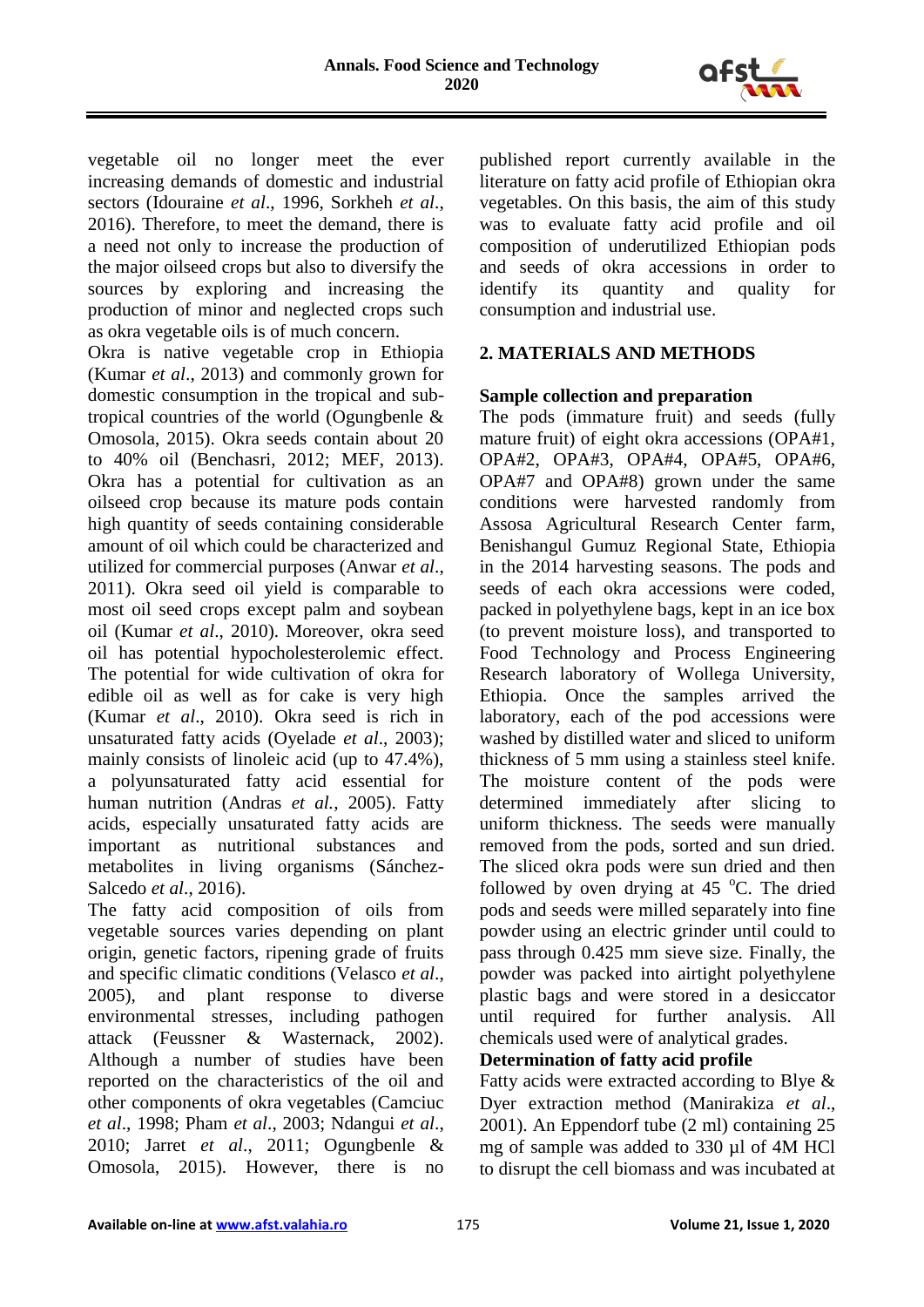

80 <sup>0</sup>C for 1 hour in water bath (Yu *et al*., 2015). After the incubation period, it was centrifuged at 6000 rpm for 5 minutes and the supernatant was discarded.. To the residual biomass, 200 µl of methanol (MeOH) and 100 µl of chloroform  $(CHCl<sub>3</sub>)$  were added and the mixture was vortexed for 2 min. About 100 µl chloroform was added again and the mixture was shaken vigorously for 2 min. About 180 µl of distilled water was added and the mixture was vortexed again for 2 min. The layers were separated after centrifugation for 10 min at 6000 rpm. The lower layer was transferred to a pre-weighed Eppendorf tube. To the upper layer, 200 µl of 10% (v/v) MeOH solution in CHCl<sub>3</sub> was added and second extraction was carried out by vortexing for 2 min. After centrifugation at 6000 rpm, once again the lower layer  $CHCl<sub>3</sub>$ phase was taken out and added to the preweighed tube containing the extract from the previous extraction (i.e. the chloroform layer from the first extraction). The collected  $CHCl<sub>3</sub>$ containing the analyte was then kept in oven at  $100<sup>0</sup>C$  to evaporate CHCl<sub>3</sub> completely. Finally, the tube was allowed to cool and was reweighed. The amount of the total lipid was determined by the difference between the initial and the final weight of the tube.

The amount of lipid present in the tube (approximately 5 mg) was dissolved in 0.20 ml of toluene and the mixture was vortexed for 2 min. To this solution, 1.5 ml of methanol and 0.3 ml of 8% w/v HCl solution were added to it and vortexed for two minutes. The solution was then heated at  $100<sup>0</sup>C$  for one hour and cooled for 15 mins. Then 1 ml of hexane and 1 ml of distilled water was added and vortexed for 2 mins and centrifuged at 6000 rpm. Finally, approximately 500 µl of the upper part of hexane layer was collected for GC analysis.

Fatty acid methyl esters were quantified by gas chromatography equipped with a flame ionization detector using a polar column (TG WaxMS A; 30 m x 0.25 umx 0.25 um). Helium was used as a carrier gas (maintained at 1 ml/min constant flow rate and linear velocity of 30 cm/s, Split ratio was 50:1). Oven temperature gradient was maintained at 100 $\degree$ C (0.25min),  $30^{\circ}$ C/min, 220 °C (0 mins) and  $10^{\circ}$ C/min,  $250 \text{ °C}$  (3mins). Air flow of 350 ml/min,  $H_2$  at 35 ml/min, and  $N_2$  at 40 ml/min were used throughout the run. The peaks of individual fatty acids were identified by comparing with retention times with those of standard fatty acids. Quantification of individual fatty acids (%) was carried out by dividing each individual peak areas to the total areas of corresponding fatty acids. In addition, sums of total SFA, MUFA, PUFA, UFA, UFA: SFA and Linoleic: Oleic ratios have been calculated.

# **Extraction of okra seed oil**

The soxhlet extractor method described by AOAC (2000) was used for the extraction and determination of the percentage of the oil yields. About 50.000g of okra seed powders was extracted for 4 hrs with 300 ml of nhexane (40-60°C) in a Soxhlet extractor. Then the solvent was distilled off at  $40^{\circ}$ C under vacuum in a rotary evaporator (Model N-1Eyela, Tokyo Rikakikal Co.Ltd. Japan). The extracted oil was weighed to determine the oil content of the seed. The extracted crude oils were stored under refrigerator  $(4^{\circ}C)$  in air tight brown sterile glass bottles (Ejikeme *et al*., 2010) for subsequent physicochemical analyses. The percentage yield of the extracted oil was calculated by using the following formula.

$$
Yield of oil (%) = \frac{Weight of oil}{Initial weight of sample} \times 100
$$

# **Statistical analysis**

In the present experiment, the completely randomized design (CRD) was used with two replicates. All the statistical analyses were performed for the result obtained using SPSS version 20.0 for windows. Data were evaluated by using one way analysis of variance (ANOVA). Means were separated by the Duncans multiple range test and the result was reported as mean ± standard error (SE). Statistical significant difference was stated at p-value of 0.05 or less than 0.05.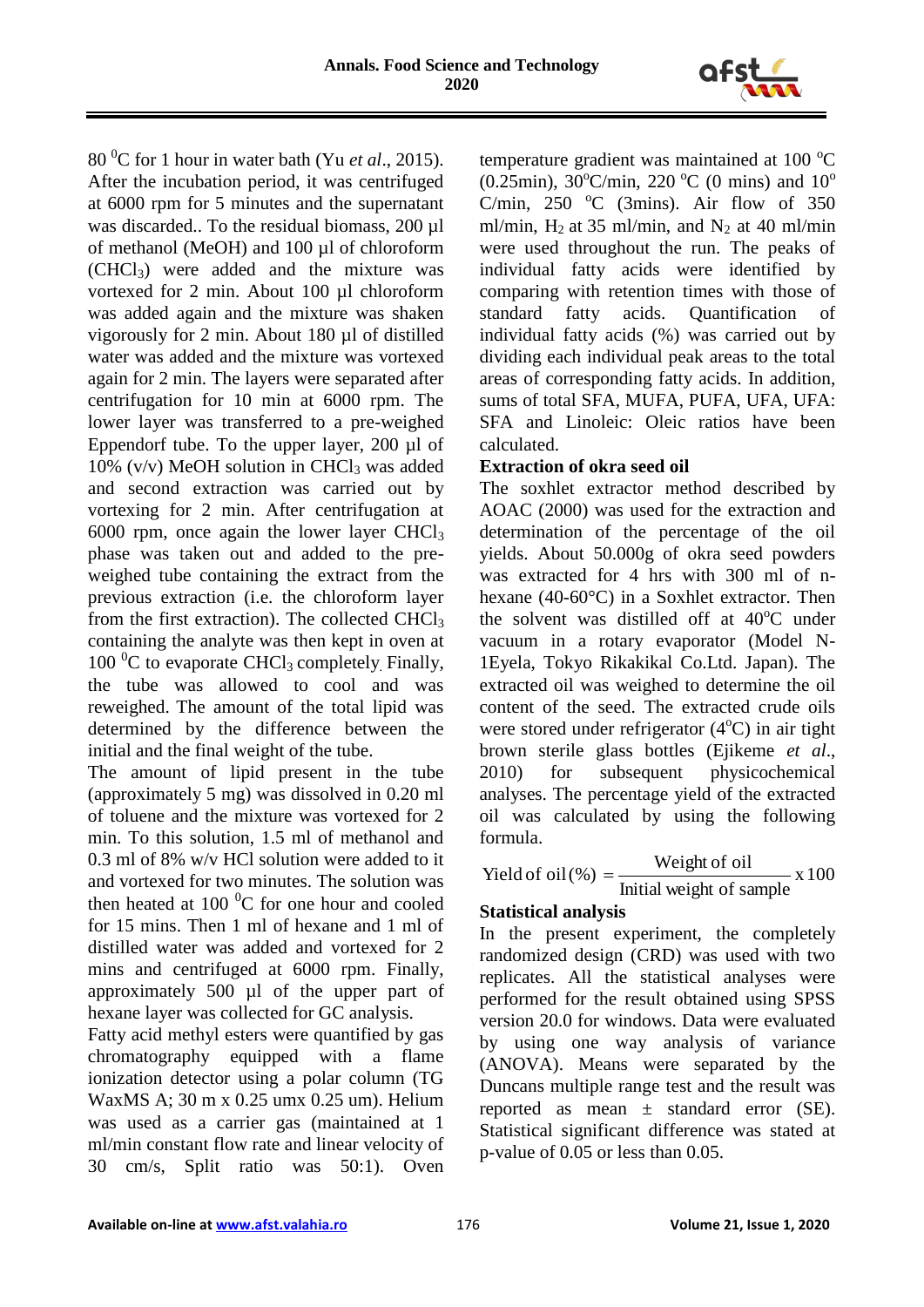

### **3. RESULTS AND DISCUSSION**

#### **Fatty acid profiles**

The fatty acid composition is an essential indicator of the nutritional value of oil. The result of the fatty acid concentration (%) of the pods and seeds of eight okra accessions is shown in Tables 1. The percentage of five fatty acids (namely: palmitic, stearic, oleic, linoleic and linolenic acids) were identified and quantified in pods and seeds of eight okra accessions. The concentration of myristic acid  $(C_{14:0})$  ranged from 4.43% to 6.85% in the pods and from 3.35% to 7.75% in the seeds. The myristic acid concentration of the pods of OPA#8 was high (6.65%) but did not differ significantly (P<0.05) from OPA#1 (6.44%) and OPA#6 (6.41%) whereas OPA#2 (4.87%), OPA#3 (4.48%) and OPA#5 (4.43%) accessions were low (Table 1).

The myristic acid concentration of the seeds of OPA#3 (7.75%) and OPA#4 (7.47%) was significantly (P<0.05) high while it was low in OPA#1 (3.47%) and OPA#5 (3.35%) accessions (Table 1). The mean myristic acid concentration of the pod (5.70%) was higher than the seeds (5.40%) of okra accessions (Figure 1). The mean of myristic acid concentration (5.40%) of the seed was higher than those reported for okra seeds vegetables by Ndangui *et al*. (2010) (0.38%), Jarret *et al*., (2011) (0.3115%), De Sousa Ferreira Soares *et al*. (2012) (0.19%) and Ogungbenle & Omosola (2015) (0.2787%).

Palmitic acid  $(C_{16:0})$  concentration of the pods varied from 19.76% (OPA#6) to 27.19% (OPA#4) and in the seeds, it varied from 13.24% (OPA#1) to 22.66% (OPA#7) accessions. The palmitic acid concentration of the pods was significantly  $(P<0.05)$  high in OPA#4 (27.19%) while OPA#6 was the low (19.76 %) but did not differ significantly (P<0.05) from OPA#8 (20.93%) and OPA#3 (21.30%) accessions (Table1). In the seeds, the level of palmitic acid was significantly  $(P<0.05)$ high in OPA#2 (22.03%) and OPA#7 (22.26%) and was followed by OPA#4 (21.00%), OPA#8 (19.67%) and OPA#3 (19.97%) while low in OPA#1 (13.24%) accession (Table 1).

The mean palmitic acid concentration of the pods (22.96%) was higher than the seeds (18.86%) of okra accessions (Figure 1). The mean palmitic acid concentration (18.86%) of the seeds was lower than those reported by Ndangui *et al*. (2010) (25.85%) and Jarret *et al*. (2011) (30.42%) for okra seed vegetables but was higher than the value reported by Ogungbenle & Omosola, (2015) (0.2673%) for okra seeds. Palmitic acid is a major fatty acid that promotes natural oil regeneration and an important component of the skin to retain its protective barrier. With too little oil, the skin will crack and bleed, resulting in a greater risk of infection and disease (Sami *et al*., 2013).

The concentration of stearic acid was ranged from 2.35% (OPA#8) to 3.01% (OPA#5) in the pods and from 2.26% (OPA#2) to 10.93% (OPA#6) in the seed of okra accessions. The stearic acid concentration of the pod was significantly  $(P<0.05)$  high in OPA#5  $(3.01\%)$ and OPA#4 (2.96%) and was followed by OPA#2 (2.68%) and OPA#7 (2.63%) and was low in OPA#8 (2.35%) and OPA#3 (2.40%) accessions (Table 1). The level of stearic acid was significantly  $(P<0.05)$  high in the seeds of OPA#6 (10.93%) and was followed by the seeds of OPA#4 (8.29%), OPA#7 (8.11%) and OPA#8 (7.90%). The seeds of OPA#2 (2.26%) were the lowest in their level of stearic acid (Table 1). The mean stearic acid concentration of the pods (2.64%) was lower than the seeds (6.27%) of okra accessions (Figure 1). The mean stearic acid level (6.27%) of the seeds of okra accessions was higher than those reported by Berry (1980) (3.80%), Savello *et a*l. (1980) (3.28%), Al-Wandawi (1983) (4.19%), Camciuc *et al*. (1998), Ndangui *et al*. (2010) (2.64%) and Ogungbenle & Omosola (2015) (5.39%) for okra seeds.

Oleic acid content among the accessions of okra varied from 10.35% to 14.95% in the pods and from 13.90% to 25.81% in the seeds. The oleic acid concentration of the pods was significantly (P<0.05) high in OPA#4 (14.95%), OPA#2 (14.66%) and OPA#5 (14.37 %) and low in OPA#3 (11.37%), OPA#7 (11.32 %) and OPA#8 (11.15 %) accessions (Table 1).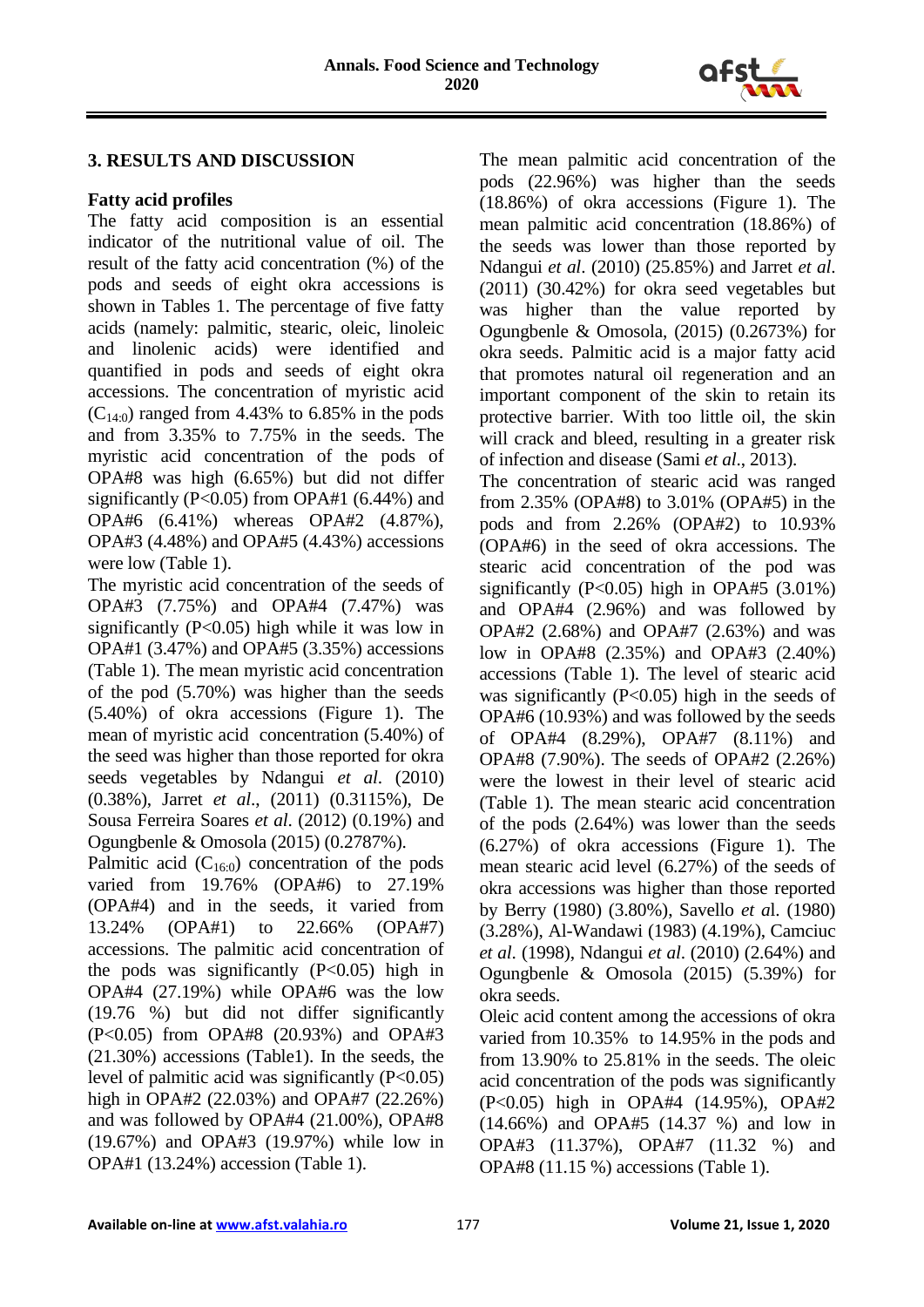

| <b>Accessions</b> |       | <b>Fatty Acid</b>              |                                 |            |                             |                                 |                               |            |            |                |  |  |
|-------------------|-------|--------------------------------|---------------------------------|------------|-----------------------------|---------------------------------|-------------------------------|------------|------------|----------------|--|--|
|                   |       | $C_{14:0}$                     | $C_{16:0}$                      | $C_{16:1}$ | $C_{18:0}$                  | $C_{18:1}$                      | $C_{18:2}$                    | $C_{18:3}$ | $C_{20:0}$ | $C_{22:0}$     |  |  |
|                   | OPA#1 | $6.44 \pm 0.12^{ab}$           | $24.71 \pm 0.06^b$              | ND         | $2.54 \pm 0.05^{\circ}$     | $13.58 \pm 0.31^{\overline{b}}$ | $23.38 \pm 0.35^a$            | ND         | ND         | ND             |  |  |
| Pods              | OPA#2 | $4.87 \pm 0.21^{\rm d}$        | $23.00 \pm 0.16^{\rm bc}$       | ND         | $2.68 \pm 0.03^b$           | $14.66 \pm 0.31^a$              | $17.92 \pm 0.23$ <sup>c</sup> | ND         | ND         | ND             |  |  |
|                   | OPA#3 | $4.48 \pm 0.08^d$              | $21.30 \pm 0.37$ <sup>cde</sup> | ND         | $2.40 \pm 0.01^{\text{de}}$ | $11.37 \pm 0.15^c$              | $19.93 \pm 0.52^b$            | ND         | ND         | N <sub>D</sub> |  |  |
|                   | OPA#4 | $5.89 \pm 0.15^c$              | $27.19 \pm 0.59^a$              | ND         | $2.96 \pm 0.04^a$           | $14.95 \pm 0.14^a$              | $8.70 \pm 0.03^{\rm h}$       | ND         | ND         | ND             |  |  |
|                   | OPA#5 | $4.43 \pm 0.24^d$              | $24.67 \pm 0.12^b$              | ND         | $3.01 \pm 0.04^a$           | $14.37 \pm 0.06^a$              | $14.34 \pm 0.03^d$            | ND         | ND         | ND             |  |  |
|                   | OPA#6 | $6.41 \pm 0.20$ <sup>abc</sup> | $19.76 \pm 0.50^e$              | ND         | $2.52 \pm 0.04^{cd}$        | $10.35 \pm 0.04^d$              | $12.51 \pm 0.09^e$            | ND         | ND         | ND             |  |  |
|                   | OPA#7 | $6.22 \pm 0.08^{bc}$           | $22.10 \pm 0.04^{\text{cd}}$    | ND         | $2.63 \pm 0.00^{\rm bc}$    | $11.32 \pm 0.03^c$              | $10.09 \pm 0.01$ <sup>g</sup> | ND         | ND         | ND             |  |  |
|                   | OPA#8 | $6.85 \pm 0.04^a$              | $20.93 \pm 1.43^{\text{de}}$    | ND         | $2.35 \pm 0.06^e$           | $11.15 \pm 0.07^c$              | $11.61 \pm 0.13$ <sup>f</sup> | ND         | ND         | ND             |  |  |
|                   | OPA#1 | $3.47 \pm 0.00^e$              | $13.24 \pm 0.24$ <sup>t</sup>   | ND         | $4.08 \pm 0.04^d$           | $18.63 \pm 0.32$ <sup>d</sup>   | $39.95 \pm 0.17^b$            | ND         | ND         | ND             |  |  |
|                   | OPA#2 | $6.36 \pm 0.31^b$              | $22.03 \pm 0.27^{\circ}$        | ND         | $2.26 \pm 0.05^{\circ}$     | $17.78 \pm 0.43^{\text{de}}$    | $43.93 \pm 0.37^{\circ}$      | ND         | ND         | ND             |  |  |
| <b>Seeds</b>      | OPA#3 | $7.75 \pm 0.17^{\rm a}$        | $19.97 \pm 0.36$ <sup>c</sup>   | ND         | $3.62 \pm 0.08^d$           | $24.07 \pm 0.11^b$              | $39.47 \pm 0.23^b$            | ND         | ND         | ND             |  |  |
|                   | OPA#4 | $7.47 \pm 0.10^a$              | $21.00 \pm 0.24^b$              | ND         | $4.97 \pm 0.02^c$           | $17.91 \pm 0.13^{\text{de}}$    | $35.31 \pm 0.29^c$            | ND         | ND         | ND             |  |  |
|                   | OPA#5 | $3.35 \pm 0.05^e$              | $14.71 \pm 0.38^e$              | ND         | $8.29 \pm 0.58^b$           | $25.81 \pm 0.68^a$              | $35.89 \pm 0.74$ <sup>c</sup> | ND         | ND         | N <sub>D</sub> |  |  |
|                   | OPA#6 | $4.89 \pm 0.12$ <sup>cd</sup>  | $18.01 \pm 0.08$ <sup>d</sup>   | ND         | $10.93 \pm 0.00^a$          | $16.89 \pm 0.11^e$              | $43.71 \pm 0.56^{\circ}$      | ND         | ND         | N <sub>D</sub> |  |  |
|                   | OPA#7 | $4.61 \pm 0.11^d$              | $22.26 \pm 0.41^a$              | ND         | $8.11 \pm 0.06^b$           | $13.90 \pm 0.50^{\text{f}}$     | $37.19 \pm 0.41^{\circ}$      | ND         | ND         | ND             |  |  |
|                   | OPA#8 | $5.27 \pm 0.17^c$              | $19.67 \pm 0.17^c$              | ND         | $7.90 \pm 0.03^b$           | $22.59 \pm 0.13^c$              | $36.43 \pm 1.43^c$            | ND         | ND         | ND             |  |  |

**Table 1 Fatty acid compositions (%) of pods and seeds of eight okra accessions**

Means not followed by the same uppercase superscript letters in each column of the pods and seeds are significantly different (P<0.05) from each other. Data are expressed as mean  $\pm$  standard deviation of two replicate analysis (n=2). Where:  $C_{14:0}$ , myristic acid;  $C_{16:0}$ , palmitic acid;  $C_{16:1}$ , palmitoleic acid;  $C_{18:0}$ , stearic acid;  $C_{18:1}$ , oleic acid;  $C_{18:2}$ , linoleic acid;  $C_{18:3}$ , linolenic acid;  $C_{20:0}$ , arachidic acid;  $C_{22:0}$ , behenic acid. ND: Non-detected.

In the seeds, the level of oleic acid concentration was significantly  $(P<0.05)$  high in OPA#5 (25.81%) and was followed by OPA#3 (24.07%) and OPA#8 (22.59%) and was low in OPA#7 (13.90%) accessions (Table 1).

The mean oleic acid concentration of the pods (12.72%) was lower than the seeds (19.70%) of okra accessions (Figure 1).



**Figure 1 Mean fatty acid composition (%) of the pods and seeds of eight okra accessions**

The mean oleic acid concentration (19.70%) in the seeds was in agreement with the value reported for okra seeds by Berry (1980) (19.72%), Savello *et al*. (1980) (17.88%) and De Sousa Ferreira Soares *et al*. (2012)

(20.38%). However, it was lower than the result reported by Al-Wandawi (1983) (55.92%), Ndangui *et al*. (2010) (24.61%), Jarret *et al.* (2011) (21.085%), and Ogungbenle & Omosola, (2015) (29.13%) and was higher than the value reported by Camciuc *et al*. (1998) (16.23%) for okra seeds.

Vegetable oils contained high content of oleic acid and hence, reviving much attentions for nutritional and industrial applications (Sharafi *et al*., 2015). Okra seed oil showed similarities to certain oils industrially used for their oleic acid content (corn: 24.8%; linseed: 18.9%; poppy seed: 22.3%; soybean: 23.2%; sunflower seed: 17.7%; walnut kernel: 18.5%) (Demirbaş, 1998).

The result showed that okra is a good source of linoleic acid concentration which varied from 10.09% (OPA#7) to 23.38% (OPA#1) in the pods and in the seeds it varied from 35.89% (OPA#4) to 43.93% (OPA#6). The level of linoleic acid concentration of the pods was significantly (P<0.05) high in OPA#1(23.38%) and was followed by OPA#3 (19.93%), OPA#2 (17.92%) and OPA#5 (14.34%) and was low in OPA#4 (8.70%) (Table 1). In the seeds, the level of linoleic acid was significantly  $(P<0.05)$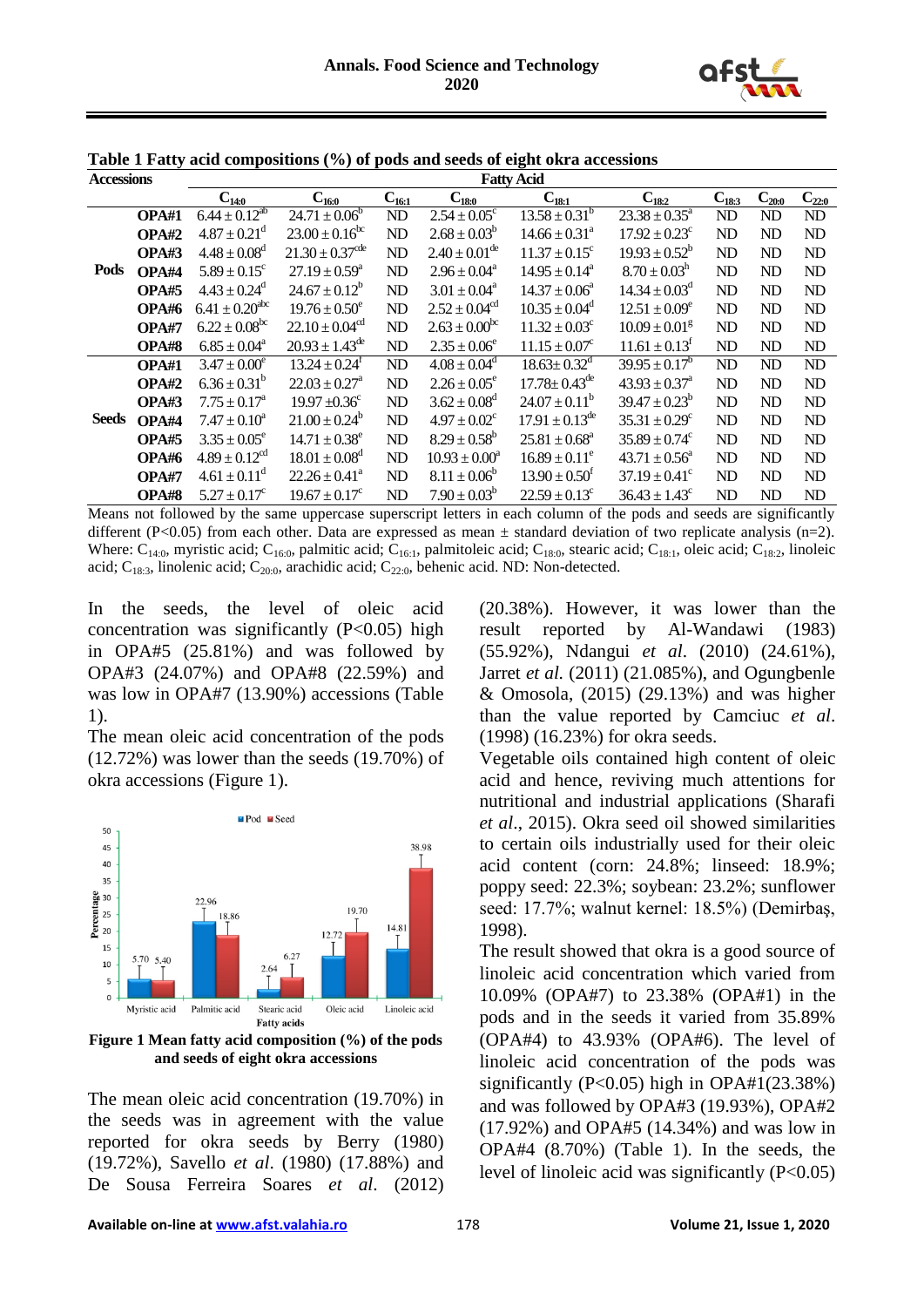

high in OPA#2 (43.93%) and OPA#6 (43.71%) and was low in OPA#4 (35.31%), OPA#5 (35.89%), OPA#7 (37.19%) and OPA#8 (36.43%) (Table 1).

The mean linoleic acid concentration of the pods (14.81%) was lower than the seeds (38.98%) of okra accessions (Figure 1). The mean linoleic acid concentration (38.98%) of the seeds obtained in this study was lower than the values reported for okra seeds by Berry (1980) (44.21%), Camciuc *et al*. (1998) (50.62%), Ndangui *et al*. (2010) (43.40% and 42.15% by Blye and Dyer and Soxlhet, respectively) but was higher than the value reported by Jarret *et al*. (2011) (37.782%) and Ogungbenle & Omosola, (2015) (30.93%). Linoleic acid is one of the most important polyunsaturated fatty acids in human food because of its prevention of distinct heart and vascular diseases. Apart from preventing cardiovascular disorders such as coronary heart diseases and atherosclerosis; linoleic acid prevents high blood pressure. Also linoleic derivatives serve as structural components of the plasma membrane and as precursors of some metabolic regulatory compounds (Matos *et al*., 2009; Bello *et al*., 2011). Linoleic acid is a member of the group of essential fatty acids called omega-6 fatty acids, so called because they are an essential dietary requirement for all mammals and promote the biosynthesis of arachidonic acid, and thus, some prostaglandins.

Linoleic acid is also used in making soaps, emulsifiers, and quick-drying oils. It has become increasingly popular in the cosmetics industry because of its beneficial properties on the skin, including anti-inflammatory, acnereduction, and moisture-retention properties (Darmstadt *et al*., 2002). Linoleic acid having two double bonds is more susceptible to oxidative rancidity than oleic acid and the saturated fatty acids (Kratz *et al*., 2002). The rancidity of oil is due to the reaction of oxygen with the double bonds of unsaturated fatty acids resulting in the products having unpleasant odor and flavor.

Total saturated fatty acid (SFA) concentration of the pods and seeds of okra accessions are shown in Table 2. The total saturated fatty acid concentration of the accessions was significantly (P<0.05) varied from 28.18% (OPA#3) to 36.04% (OPA#4) in the pods however, in the seeds, it varied from 20.62% (OPA#1) to 34.97% (OPA#7). The mean total saturated fatty acid concentration of the pods (31.29%) was relatively similar to the seeds (31.29%) of okra accessions (Figure 1).

Table 2 shows the total monounsaturated fatty acid (MUFA) concentrations of the pods and seeds of okra accessions. The total MUFA concentrations among okra accessions varied from 11.15% (OPA#8) to 14.95% (OPA#4) in the pods and from 13.90% (OPA#7) to 25.81% (OPA#5) in the seeds. The level of total MUFA concentrations of the pods was significantly (P<0.05) high in OPA#2 (14.66%), OPA#4 (14.95%) and OPA#5 (14.37%) however, it was low in OPA#3 (11.37%), OPA#7 (11.32%) and OPA#8 (11.15%). In the seeds, OPA#5 was significantly  $(P<0.05)$  high  $(25.81\%)$  in its MUFA content and OPA#7 was the lowest (13.90%) on a dry weight basis. The mean total MUFA level of the pods (12.72%) was relatively similar to the seeds (19.70%) (Figure 2).

The total polyunsaturated fatty acid (PUFA) contents of the pods and seeds of okra accessions are given in Table 2. The total PUFA concentration of the pods was significantly (P<0.05) high in OPA#1 (23.38%) and low in OPA#4 (8.70%). In the seeds, it was significantly  $(P<0.05)$  high in OPA#2  $(43.93)$ and low in OPA#4 (35.31%). The mean total PUFA concentration of the pods and seeds were 14.81% and 38.98%, respectively, which implies that the mean total PUFA in the seeds are higher by three folds than the pod of okra accessions (Figure 2).

The result of total unsaturated fatty acid (UFA) level of the pods and seeds of okra accessions are presented in Table 2.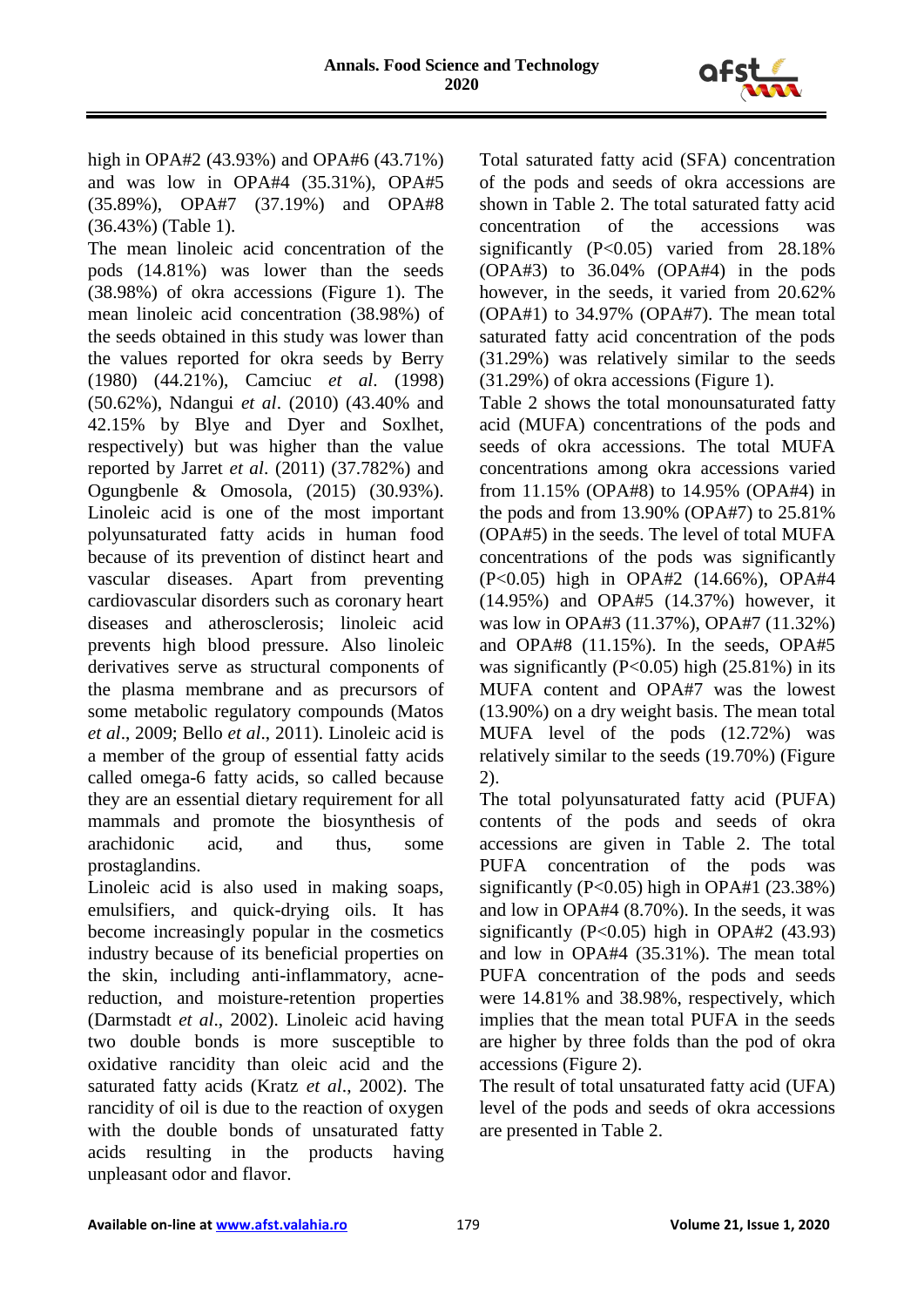

| and secus of eight one a accessions |             |                          |                                |                              |                               |                               |                               |                               |  |  |
|-------------------------------------|-------------|--------------------------|--------------------------------|------------------------------|-------------------------------|-------------------------------|-------------------------------|-------------------------------|--|--|
| <b>Accessions</b>                   |             | <b>Unknown FA</b>        | <b>Total SFA</b>               | <b>Total MUFA</b>            | <b>Total PUFA</b>             | <b>Total UFA</b>              | <b>UFA: SFA</b>               | <b>Linoleic: Oleic</b>        |  |  |
|                                     | OPA#1       | $29.35 \pm 0.08^d$       | $33.69 \pm 0.11^b$             | $13.58 \pm 0.31^b$           | $23.38 \pm 0.35^a$            | $36.96 \pm 0.04^a$            | $1.10 \pm 0.01^a$             | $1.72 \pm 0.07^{\rm a}$       |  |  |
|                                     | OPA#2       | $36.87 \pm 0.31^{\circ}$ | $30.55 \pm 0.39$ <sup>cd</sup> | $14.66 \pm 0.31^{\circ}$     | $17.92 \pm 0.23$ <sup>c</sup> | $32.58 \pm 0.08^b$            | $1.07 \pm 0.02^a$             | $1.22 \pm 0.04^b$             |  |  |
|                                     | OPA#3       | $40.53 \pm 0.06^{\circ}$ | $28.18 \pm 0.43^e$             | $11.37 \pm 0.15^{\circ}$     | $19.93 \pm 0.52^b$            | $31.30 \pm 0.37^c$            | $1.11 \pm 0.03^a$             | $1.75 \pm 0.07^{\rm a}$       |  |  |
| Pods                                | OPA#4       | $40.30 \pm 0.36^{\circ}$ | $36.04 \pm 0.47^{\circ}$       | $14.95 \pm 0.14^{\text{a}}$  | $8.70 \pm 0.03^{\rm h}$       | $23.66 \pm 0.11^e$            | $0.66 \pm 0.01^e$             | $0.58 \pm 0.01^e$             |  |  |
|                                     | OPA#5       | $39.19 \pm 0.22^b$       | $32.11 \pm 0.31^{\rm bc}$      | $14.37 \pm 0.06^a$           | $14.34 \pm 0.03^d$            | $28.70 \pm 0.10^{\circ}$      | $0.89 \pm 0.01^b$             | $1.00 \pm 0.00$ <sup>cd</sup> |  |  |
|                                     | OPA#6       | $48.45 \pm 0.61^a$       | $28.69 \pm 0.74^{\text{de}}$   | $10.35 \pm 0.04^d$           | $12.51 \pm 0.09^e$            | $22.86 \pm 0.13^t$            | $0.80 \pm 0.03^{\circ}$       | $1.21 \pm 0.00^{bc}$          |  |  |
|                                     | OPA#7       | $47.64 \pm 0.06^{\circ}$ | $30.95 \pm 0.03^{\circ}$       | $11.32 \pm 0.03^{\circ}$     | $10.09 \pm 0.00^8$            | $21.41 \pm 0.02$ <sup>g</sup> | $0.69 \pm 0.00^{\text{de}}$   | $0.89 \pm 0.00^d$             |  |  |
|                                     | OPA#8       | $47.12 \pm 1.21^a$       | $30.13 \pm 1.41^{\text{cde}}$  | $11.15 \pm 0.07^c$           | $11.61 \pm 0.13$ <sup>f</sup> | $22.76 \pm 0.20^f$            | $0.76 \pm 0.04$ <sup>cd</sup> | $1.04 \pm 0.01^c$             |  |  |
|                                     | OPA#1       | $20.80 \pm 0.12^a$       | $20.62 \pm 0.04^e$             | $18.63 \pm 0.32^{\text{d}}$  | $39.95 \pm 0.17^b$            | $58.58 \pm 0.15^{\circ}$      | $2.84 \pm 0.10^a$             | $2.15 \pm 0.04^c$             |  |  |
|                                     | OPA#2       | $7.65 \pm 0.82^c$        | $30.65 \pm 0.02^{\circ}$       | $17.78 \pm 0.43^{\text{de}}$ | $43.93 \pm 0.37^{\text{a}}$   | $61.71 \pm 0.81^{ab}$         | $2.01 \pm 0.03^c$             | $2.47 \pm 0.04^b$             |  |  |
|                                     | OPA#3       | $5.11 \pm 0.06^{\circ}$  | $31.34 \pm 0.28^{\circ}$       | $24.07 \pm 0.11^b$           | $39.47 \pm 0.23^b$            | $63.54 \pm 0.34^{\circ}$      | $2.03 \pm 0.03^{\circ}$       | $1.64 \pm 0.00^e$             |  |  |
|                                     | Seeds OPA#4 | $13.34 \pm 0.51^b$       | $33.45 \pm 0.35^b$             | $17.91 \pm 0.13^{\text{de}}$ | $35.31 \pm 0.29^c$            | $53.21 \pm 0.15^{\circ}$      | $1.59 \pm 0.01^e$             | $1.97 \pm 0.03^d$             |  |  |
|                                     | OPA#5       | $11.95 \pm 2.32^b$       | $26.35 \pm 0.90^{\rm d}$       | $25.81 \pm 0.68^a$           | $35.89 \pm 0.74^{\circ}$      | $61.70 \pm 1.41^{ab}$         | $2.34 \pm 0.03^b$             | $1.39 \pm 0.01^f$             |  |  |
|                                     | OPA#6       | $5.58 \pm 0.65^{\circ}$  | $33.82 \pm 0.21^{ab}$          | $16.89 \pm 0.11^e$           | $43.71 \pm 0.56^a$            | $60.60 \pm 0.45^{\rm bc}$     | $1.79 \pm 0.00^{\rm d}$       | $2.59 \pm 0.05^{ab}$          |  |  |
|                                     | OPA#7       | $13.94 \pm 0.34^b$       | $34.97 \pm 0.57^{\text{a}}$    | $13.90 \pm 0.50^{\text{t}}$  | $37.19 \pm 0.41^{\circ}$      | $51.09 \pm 0.91$ <sup>d</sup> | $1.46 \pm 0.05$ <sup>t</sup>  | $2.68 \pm 0.07^a$             |  |  |
|                                     | OPA#8       | $8.14 \pm 1.27^c$        | $32.84 \pm 0.03^b$             | $22.59 \pm 0.13^c$           | $36.43 \pm 1.43^c$            | $59.02 \pm 1.30^{\rm bc}$     | $1.80 \pm 0.04^d$             | $1.61 \pm 0.07^e$             |  |  |

**Table 2 Proportion of unknown, saturated, monounsaturated and polyunsaturated fatty acids (%) of the pods and seeds of eight okra accessions**

Means not followed by the same superscript letters in each column of the pods and seeds are significantly different  $(P<0.05)$  from each other. Data are expressed as mean  $\pm$  standard error of replicate determinations (n=2). Where: FA, fatty acid; SFA, saturated fatty acid; MUFA, Monounsaturated fatty acid; PUFA, polyunsaturated fatty acid and UFA, unsaturated fatty acid.

Total UFA content of the pods of okra accessions was significantly (P<0.05) high in OPA#1 (36.96%) and was low in OPA#7 (21.41%). In the seeds of okra accessions, OPA#3 was high (63.54%) but did not differ significantly (P>0.05) from accession OPA#1 (61.71%) and OPA#5 (61.70%) and OPA#7 was the lowest (51.09%). The mean total UFA concentrations of the pods and seeds were 27.53% and 58.68%, respectively (Figure 2).



**Fifure 2 Mean proportion of fatty acids (%) of the pods and seeds of eight okra accessions**

This also indicate that the mean total UFA in the seed accession is two times higher than the pods of okra accessions.

The ratios of unsaturated fatty acid to saturated

fatty acid (UFA: SFA) of the pods and seeds of okra accessions are shown in Table 2.

The ratio of UFA: SFA of the pods of okra accessions was significantly (P<0.05) high in OPA#1 (1.10), OPA#2 (1.07) and OPA#3  $(1.11)$  and it was low in OPA#4  $(0.66)$ . In the seeds of okra accessions, UFA: SFA was significantly  $(P<0.05)$  high in OPA#1  $(2.84)$ and was low in OPA#7 (1.46). The mean UFA: SFA ratios of the pods and seeds of okra accessions were 0.88 and 1.98, respectively (Figure 2).

#### **Oil yields**

The percentage of crude oil yields of eight accessions of okra seed oils are shown in Figure 3. It can be noted that the studied yield of okra seed oils varied from 19.25% (OPA#3) to 38.19% (OPA#2). The accession, OPA#2 was significantly (P<0.05) high in crude oil content (38.19%) and was followed by OPA#7 (34.01%), OPA#4 (33.18%), OPA#5 (32.31%) in that order. However, the accession, OPA#3 was low (19.25%) in oil yield. The mean percentage of oil yield (29.64%) of the seeds obtained in this study was higher than the value reported by Ndangui *et al*. (2010) (24.90%) for okra seeds. The variation in oil yield with other reports may be due to the differences in variety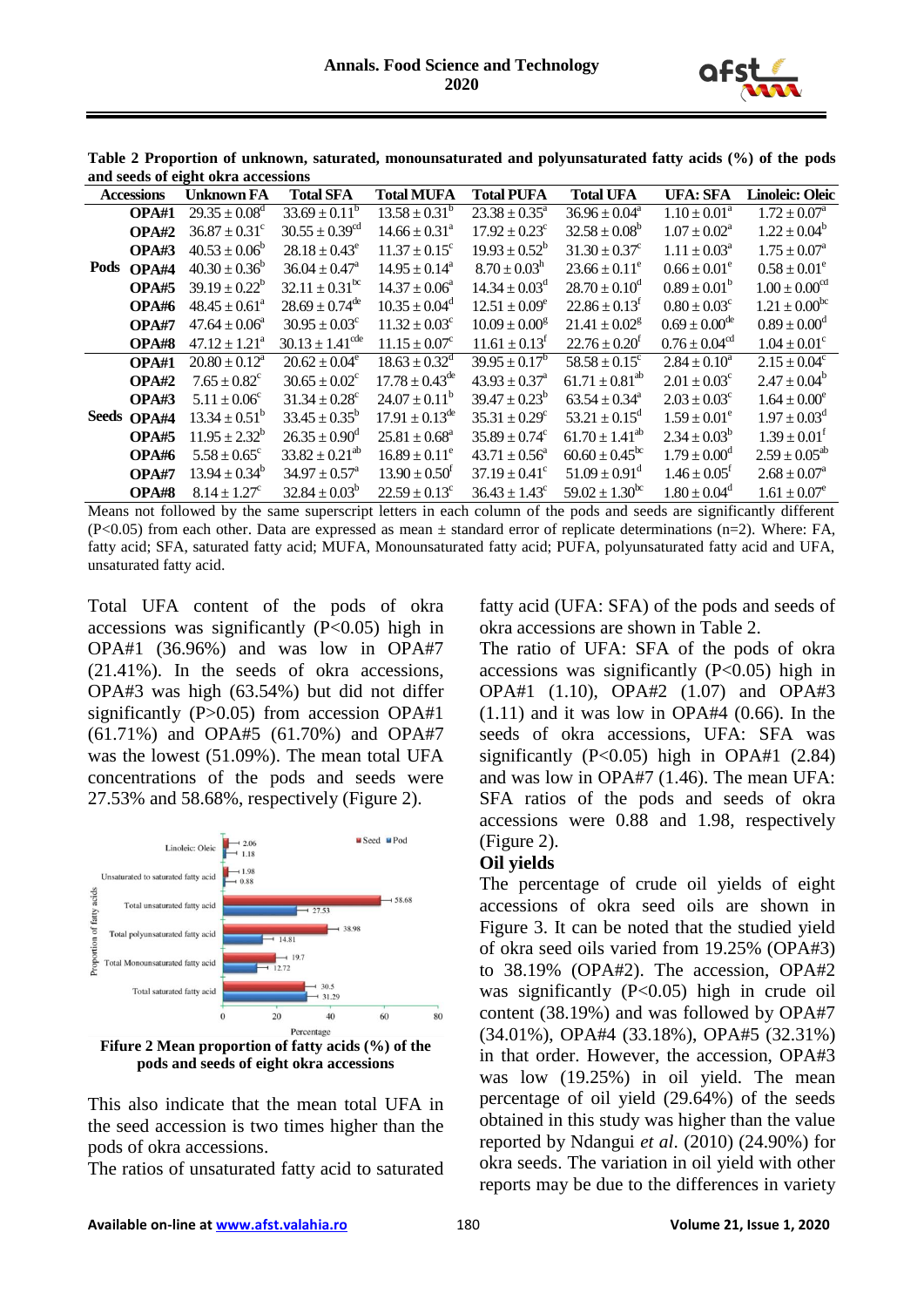

of plant, cultivation climate, ripening stage, the harvesting time of the seeds and the extraction method used (Mohamed *et al*., 2005).



The range of oil yield (19.25-38.19%) of okra seeds in the present study was relatively found in the ranges of some conventional oil seed crops: cotton (15.0-24.0%), soybean (17.0-21.0 %), safflower (25.0-40.0%) and mustard (24.0- 40.0%) (Knothe & Steidley, 2005) and lower than some unconventional oilseeds such as *canarium schwenfurthii* fruits (36.1%) and B*alanites aegyptiaca* almonds (48.3%) (Nzikou *et al*., 2006). The oil content of okra seeds (19.25-38.19%) in the present study was also found to exceed, or fell in the ranges of some common edible oils reported by Nichols & Sanderson  $(2003)$  for cottonseed  $(22-24\%)$ , safflower (30-35%), soybean (18-22%), rapeseed (40-48%), and olive (12-50%). Therefore, okra seeds could be considered as a potential source of vegetable oil for domestic and industrial purposes that would be of economic importance.

#### **4. CONCLUSION**

This study showed that okra seed oil is a good source of essential fatty acids with an important nutritional potential. The oil can be classified in the oleic-linoleic acid group. Linoleic acid, which is an essential polyunsaturated fatty acid, dominated the fatty acid profile in all the accessions. Okra seeds, especially OPA#3 accessions, could be a good source of essential fatty acids such as oleic and linoleic acid. The crude oil yield of seeds of eight okra accessions

were significantly (P<0.05) varied and ranged from 19.25-38.19%. Compared with other vegetable oils, the present study revealed that okra seeds could be considered as potential sources of edible oil. In general, this study could be used as baseline data to develop okra seed oil for both domestic and industrial purposes and also for promotion and cultivation of this vegetable in a sustainable manner. Further investigation on tocopherol and phytosterol amount of the seed oils is recommended.

#### **Acknowledgements**:

Authors gratefully acknowledge Asossa Agriclural research center for their support in providing the sample in this study.

**Conflict of interest:** None.

#### **5. REFERENCES**

- [1]. Abayeh, O. J., Aina, E. A., & Okounghae, C. O. (1998). Oil content and oil quality characteristics of some Nigerian oil seeds. Journal Pure Applied Science, 1(1), 17-23.
- [2]. Akanni, M. S., Adekunle, A. S., & Oluyemi, E. A. (2005). Physicochemical properties of some nonconventional oilseeds. Journal of Food Technology, 3(2), 177-181.
- [3]. Akinhanmi, T. F., Atasie, V. N., & Akintokun, P. O. (2008). Chemical composition and physicochemical properties of cashew nut (Anacardium occidentale) oil and cashew nut shell liquid. Journal of Agricultural, Food and Environmental Sciences, 2(1), 1-10.
- [4]. Akintayo, E. T. (2004). Characteristics and composition of Parkia biglobbossa and Jatropha curcas oils and cakes. Bioresource technology, 92(3), 307-310.
- [5]. Akubugwo, I. E., & Ugbogu, A. E. (2007). Physicochemical studies on oils from five selected Nigerian plant seeds. Pakistan Journal of Nutrition, 6(1), 75-78.
- [6]. Aluyor, E. O., & Ori-Jesu, M. (2008). The use of antioxidants in vegetable oils–A review. African Journal of Biotechnology, 7(25).
- [7]. Al-Wandawi, H. (1983). Chemical composition of seeds of two okra cultivars. Journal of agricultural and food chemistry, 31(6), 1355-1358.
- [8]. Amoo, I. A., Emenike, A. E., & Akpambang, V. O. E. (2008). Compositional evaluation of Annona cherimoya (Custard Apple) fruit. Trends in applied sciences research, 3(2), 216-220.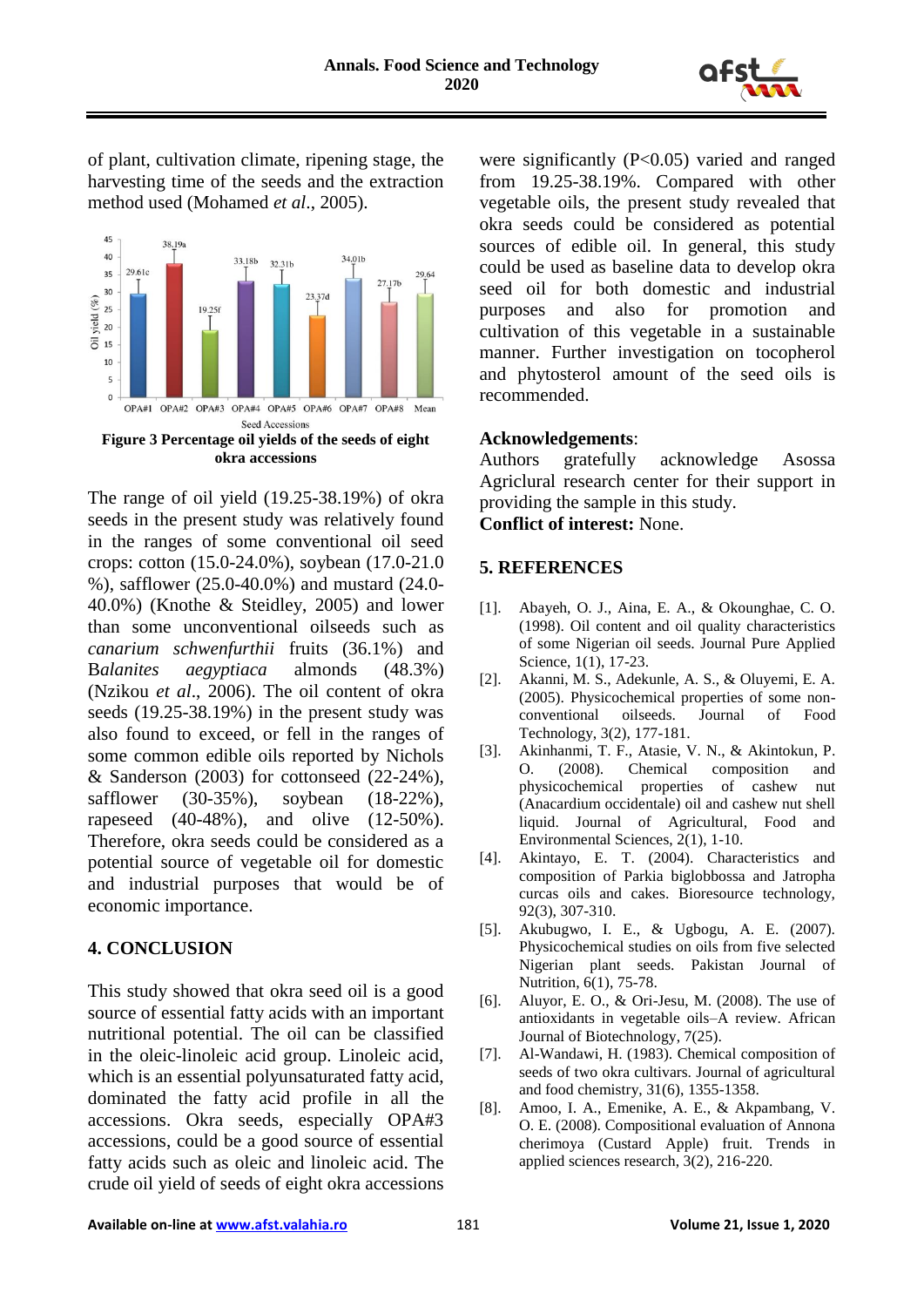

- [9]. András, C. D., Simándi, B., Örsi, F., Lambrou, C., Missopolinou‐Tatala, D., Panayiotou, et al., (2005). Supercritical carbon dioxide extraction of okra (Hibiscus esculentus L) seeds. Journal of the Science of Food and Agriculture, 85(8), 1415-1419.
- [10]. Anila I K. (2013). Fast Analysis of FAMEs Using Conventional GC Instrumentation. Thermo Fisher Scientific, Runcorn, UK.
- [11]. Anwar, F., Rashid, U., Mahmood, Z., Iqbal, T., & Sherazi, T. H. (2011). Inter-varietal variation in the composition of okra (Hibiscus esculentus.) seed oil. Pakistan Journal of Botany, 43(1), 271- 280.
- [12]. AOAC, (2000). Association of Official Analytical Chemists. Official methods of Analysis (Vol. II 17th edition) of AOAC International. Washington, DC, USA. Official methods.
- [13]. Ardabili, A., Farhoosh, R., & Haddad Khodaparast, M. H. (2011). Chemical composition and physicochemical properties of pumpkin seeds (Cucurbita pepo subsp. pepo var. Styriaka) grown in Iran. Journal of Agricultural Science and Technology, 13, 1053-1063.
- [14]. Aremu, M. O., Olonisakin, A., Bako, D. A., & Madu, P. C. (2006). Compositional studies and physicochemical characteristics of cashew nut (Anarcadium occidentale) flour. Pakistan Journal of Nutrition, 5(4), 328-333.
- [15]. Ariponnammal, S. (2012). A novel method of using refractive index as a tool for finding the adultration of oils. Research Journal of Recent Sciences, 1(7): 77-79.
- [16]. Codex Alimentairus Commission. (1993). Graisses et huiles vegetables, division 11. Version abregee FAO/WHO Codex stan, 20-1981.
- [17]. Darmstadt, G. L., Mao‐Qiang, M., Chi, E., Saha, S. K., Ziboh, V. A., Black, R. E., et al., (2002). Impact of topical oils on the skin barrier: possible implications for neonatal health in developing countries. Acta Paediatrica, 91(5), 546-554.
- [18]. De Sousa Ferreira Soares, G., Gomes, V. D. M., dos Reis Albuquerque, A., Barbosa Dantas, M., Rosenhain, R., Souza, A. G. D., et al., (2012). Spectroscopic and Thermooxidative Analysis of Organic Okra Oil and Seeds from Abelmoschus esculentus. The Scientific World Journal, 2012.
- [19]. Diwakar, B. T., Dutta, P. K., Lokesh, B. R., & Naidu, K. A. (2010). Physicochemical properties of garden cress (Lepidium sativum) seed oil. Journal of the American Oil Chemists' Society, 87(5), 539-548.
- [20]. Falade, O. S., Adekunle, A. S., Aderogba, M. A., Atanda, S. O., Harwood, C., & Adewusi, S. R. (2008). Physicochemical properties, total phenol and tocopherol of some Acacia seed oils. Journal of the Science of Food and Agriculture, 88(2), 263-268.
- [21]. FAO, (2009), The State of Food and Agriculture, FAO, Rome, Italy.
- [22]. Feussner, I., & Wasternack, C. (2002). The lipoxygenase pathway. Annual review of plant biology, 53(1), 275-297.
- [23]. Jarret, R. L., Wang, M. L., & Levy, I. J. (2011). Seed oil and fatty acid content in okra (Abelmoschus esculentus) and related species. Journal of agricultural and food chemistry, 59(8), 4019-4024.
- [24]. Khanzadeh, F., Haddad Khodaparast, M. H., Elhami Rad, A. H., & Rahmani, F. (2012). Physiochemical properties of Gundelia tournefortii L. seed oil. Journal of Agricultural Science and Technology, 14, 1535-1542.
- [25]. Knothe, G., & Steidley, K. R. (2005). Kinematic viscosity of biodiesel fuel components and related compounds. Influence of compound structure and comparison to petrodiesel fuel components. Fuel, 84(9), 1059-1065.
- [26]. Kolakowska, A., & Sikorski, Z. E. (Eds.). (2003). Chemical and functional properties of food lipids (pp. 133-166). New York: CRC Press.
- [27]. Kratz, M., Cullen, P., Kannenberg, F., Kassner, A., Fobker, M., Abuja, P. M., ... & Wahrburg, U. (2002). Original Communications-Effects of dietary fatty acids on the composition and oxidizability of low-density lipoprotein. European journal of clinical nutrition, 56(1), 72-81.
- [28]. Kumar, D. S., Tony, D. E., Kumar, A. P., Kumar, K. A., Srinivasa, D. B., & Nadendla, R. (2013). A review on Abelmoschus esculentus (Okra). International Research Journal of Pharmaceutical and Applied Science, 3, 129-32.
- [29]. Kumar, S., Dagnoko, S., Haougui, A., Ratnadass, A., Pasternak, D., & Kouame, C. (2010). Okra (Abelmoschus spp.) in West and Central Africa: potential and progress on its improvement. African Journal of Agricultural Research, 5(25), 3590-3598.
- [30]. Lge, M. N., Ogunsua, O., & Okon, O. L. (1984). Functional properties of the protein of some Nigeria oil seeds. Casophor seeds and three varieties of some Nigeria oil seeds. Food Chemistry, 32, 822-825.
- [31]. Mohamed, E. M., & Girgis, A. Y. (2005). Utilization of mango seed kernels for improving stability of some oils and biscuit production. J. Agricult. Sci., Mansoura University, 30, 4625- 4636.
- [32]. Mohammed, M. I., & Hamza, Z. U. (2008). Physicochemical properties of oil extracts from Sesamum Indicum L. seeds grown in Jigawa state–Nigeria. Journal of Applied Sciences and Environmental Management, 12(2).
- [33]. Mohammed, R. F., & Jorf-Thomas, M. (2003). Determination of the lipid classes and fatty acid